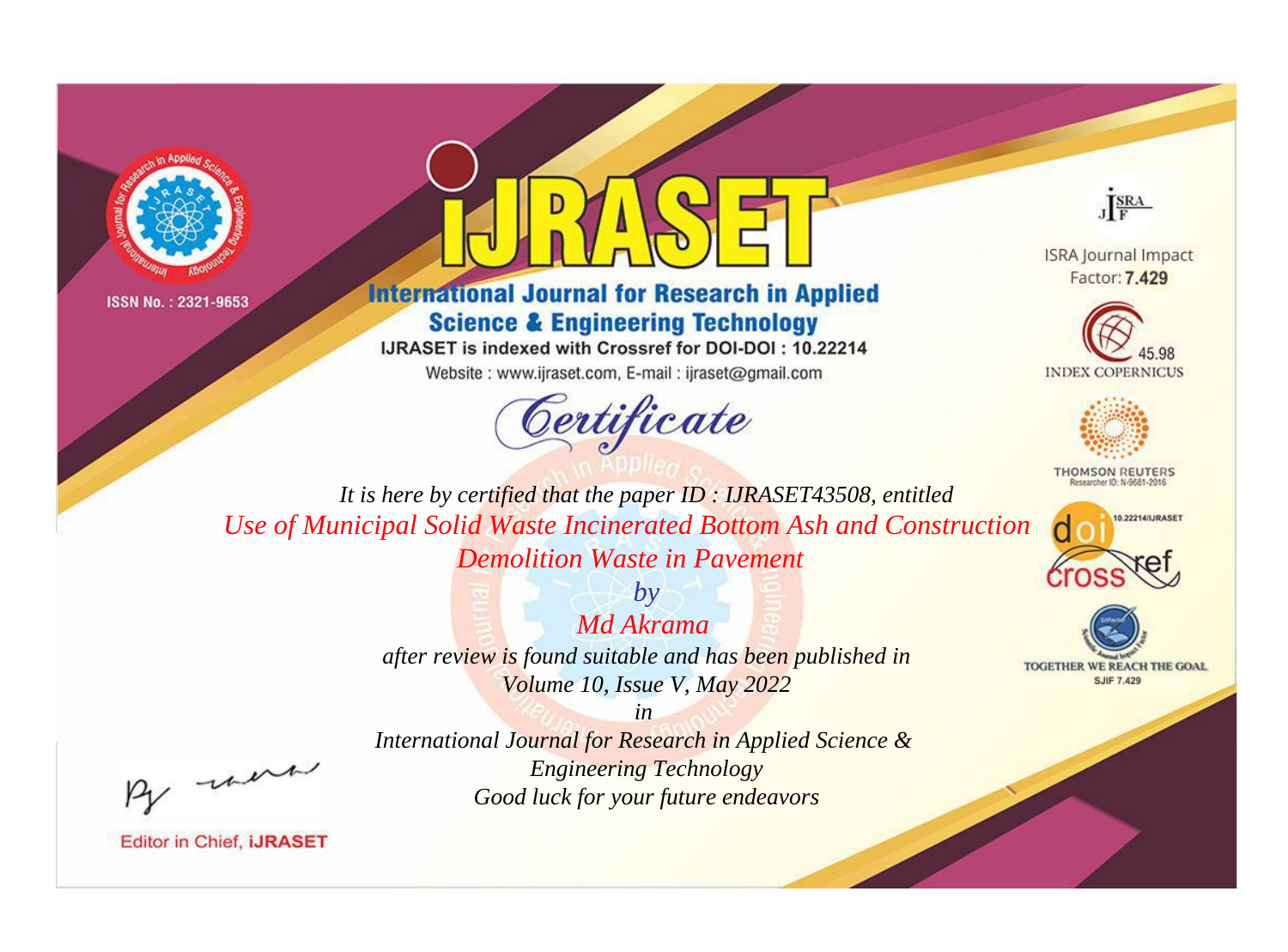



# **International Journal for Research in Applied Science & Engineering Technology**

IJRASET is indexed with Crossref for DOI-DOI: 10.22214

Website: www.ijraset.com, E-mail: ijraset@gmail.com



JERA

**ISRA Journal Impact** Factor: 7.429





**THOMSON REUTERS** 



TOGETHER WE REACH THE GOAL **SJIF 7.429** 

It is here by certified that the paper ID: IJRASET43508, entitled Use of Municipal Solid Waste Incinerated Bottom Ash and Construction **Demolition Waste in Payement** 

> $b\nu$ Mohammad Talha Anwer after review is found suitable and has been published in Volume 10, Issue V, May 2022

were

**Editor in Chief, IJRASET** 

International Journal for Research in Applied Science & **Engineering Technology** Good luck for your future endeavors

 $in$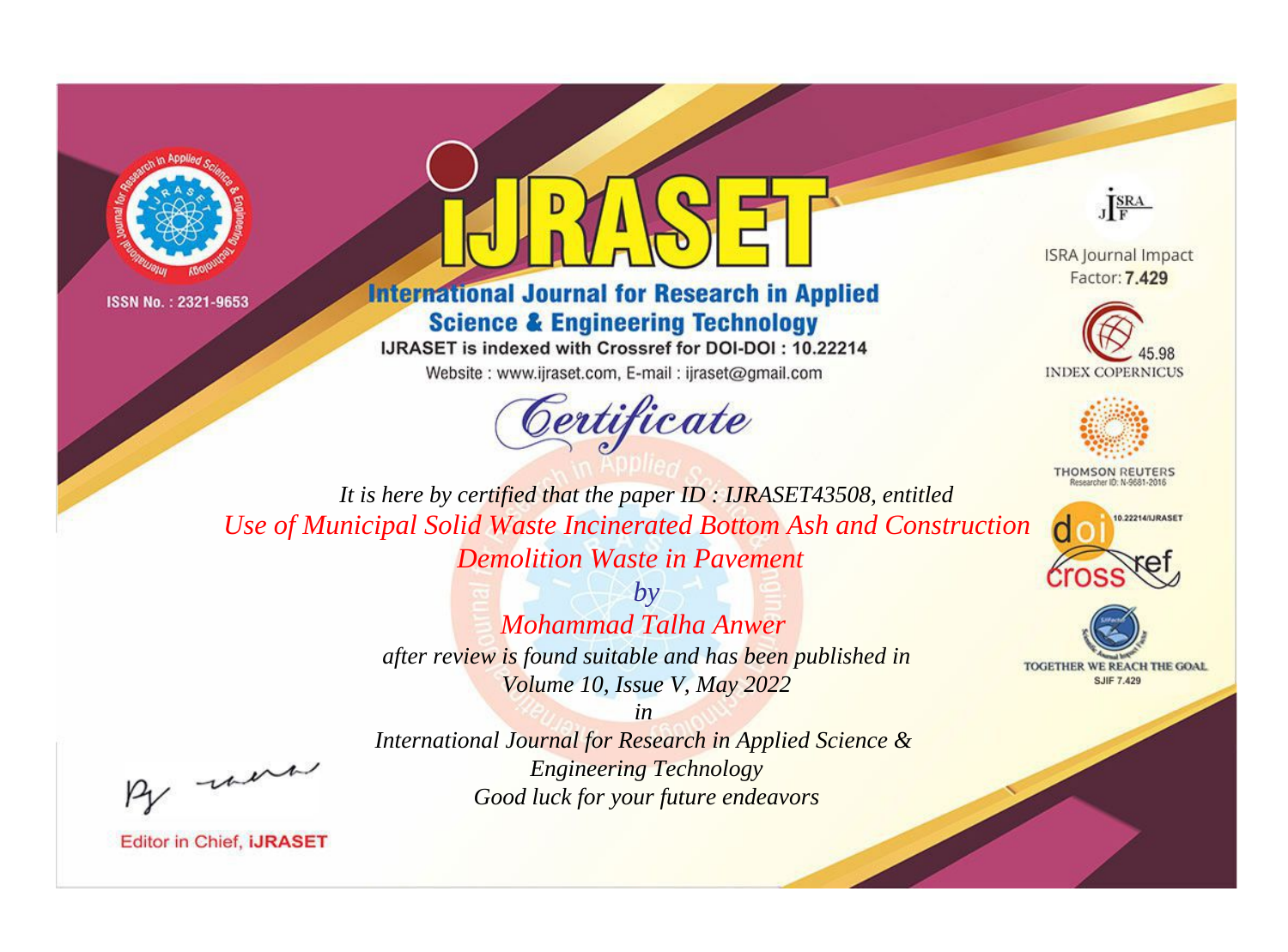



# **International Journal for Research in Applied Science & Engineering Technology**

IJRASET is indexed with Crossref for DOI-DOI: 10.22214

Website: www.ijraset.com, E-mail: ijraset@gmail.com



JERA

**ISRA Journal Impact** Factor: 7.429





**THOMSON REUTERS** 



TOGETHER WE REACH THE GOAL **SJIF 7.429** 

It is here by certified that the paper ID: IJRASET43508, entitled Use of Municipal Solid Waste Incinerated Bottom Ash and Construction **Demolition Waste in Payement** 

> $b\nu$ **Ayush Dwivedi** after review is found suitable and has been published in Volume 10, Issue V, May 2022

were

International Journal for Research in Applied Science & **Engineering Technology** Good luck for your future endeavors

 $in$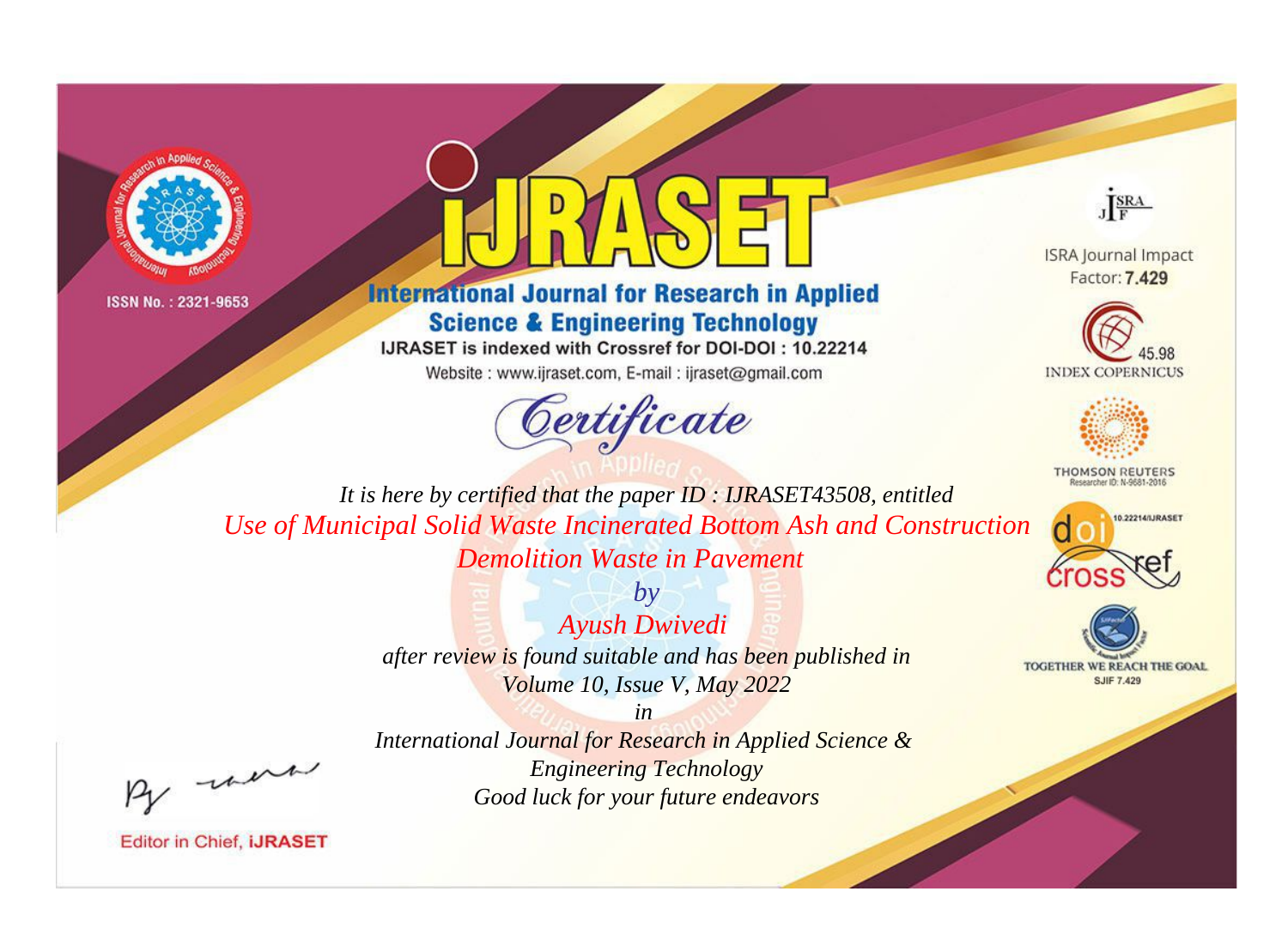



# **International Journal for Research in Applied Science & Engineering Technology**

IJRASET is indexed with Crossref for DOI-DOI: 10.22214

Website: www.ijraset.com, E-mail: ijraset@gmail.com



JERA

**ISRA Journal Impact** Factor: 7.429





**THOMSON REUTERS** 



TOGETHER WE REACH THE GOAL **SJIF 7.429** 

It is here by certified that the paper ID: IJRASET43508, entitled Use of Municipal Solid Waste Incinerated Bottom Ash and Construction **Demolition Waste in Payement** 

> **Atul Singh** after review is found suitable and has been published in Volume 10, Issue V, May 2022

> > $in$

 $b\nu$ 

were

International Journal for Research in Applied Science & **Engineering Technology** Good luck for your future endeavors